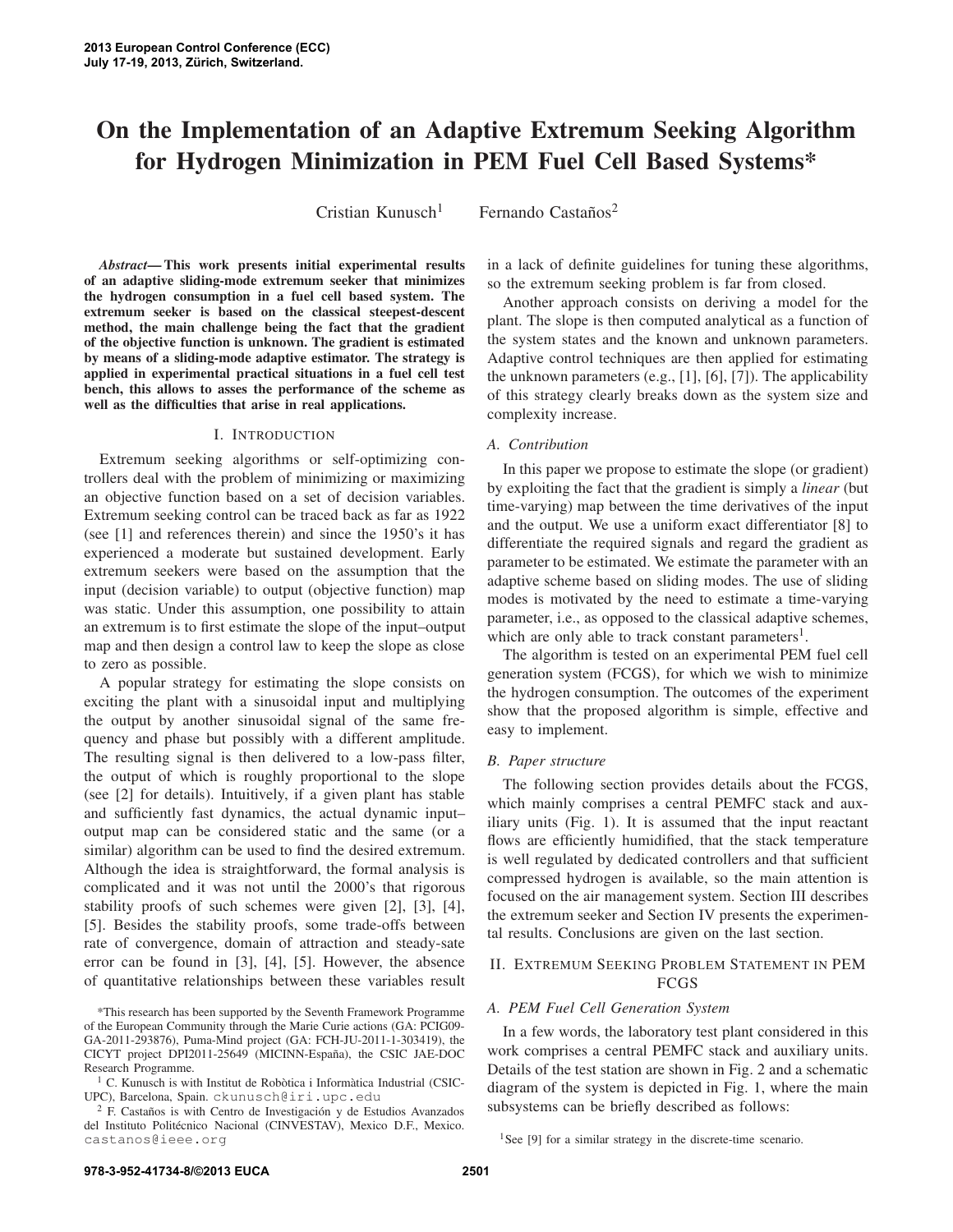

Fig. 1. Schematic diagram of the laboratory PEM fuel cell based generation system (FCGS) at IRI (CSIC-UPC).

- Air Compressor: 12 V DC oil-free diaphragm vacuum pump. The input voltage of this device is used as the control action.
- Hydrogen and oxygen humidifiers and gases lineheaters: these are used to maintain proper humidity and temperature conditions inside the cell stack, an important issue for PEM membranes. Cellkraft® membrane exchange humidifiers are used in the current setup, while decentralized PID controllers ensure adequate operation values.
- Fuel cell stack: an  $ZBT^{\textcircled{B}}$  8-cell stack with Nafion 115<sup> $\textcircled{B}$ </sup> membrane electrode assemblies (MEAs) is used, 50 cm<sup>2</sup> of active area and 150 W of maximum power.



Fig. 2. Picture of the laboratory test station at IRI (CSIC-UPC)

In addition, to measure the required and further experimental data, different sensors were incorporated into the system for modeling purposes: an air mass flow meter (range 0- 15 slpm) at the end of the compressor to measure its air flow (*Wcp*), a piezoresistive pressure transducer (range 0-2 bar) to measure the cathode and anode stack pressure (*Pca* and *Pan*), piezoresistive differential pressure transducers (range 0- 250 mbar) to measure the stack pressure drop, a tachometer (range 0-3000 rpm) on the motor shaft to measure its speed  $(\omega_{cp})$ , a current clamp (range 0-3 A) and a voltage meter (range 0-15 V) to measure the motor stator current  $(I_{cp})$  and its voltage (*Vcp*), respectively. Besides, temperature sensors are arranged in order to register the different operation conditions. For further details refer to [10], where the most relevant components are characterized.

In the sequel, the following modeling assumptions have been considered [10], [11]:

- The air compressor behaves as a parasitic load to the stack.
- A mass flow control device  $(W_{H_2})$  ensures a constant hydrogen stoichiometry supply, usually close to 1.5.
- An auxiliary control system efficiently regulates temperatures at five points of the plant: cathode and anode humidifiers (*Thum*,*ca* and *Thum*,*an*), cathode and anode line heaters  $(T_{lh,ca}$  and  $T_{lh,an}$ ) and stack  $(T_{st})$ .
- A humidity control loop regulates the water injection of the humidifiers to a relative level close to 100 %.
- The fuel cell model is one dimensional, so the gases and reactions are considered uniformly distributed in the cell.
- The electrochemical properties are evaluated at the average stack temperature ( $70^{\circ}$ C), so temperature variations across the stack are neglected.
- The water entering the cathode and anode is only in vapour phase.
- The effects of liquid water creation are negligible at the gas flow model level.
- The water activity is uniform across the membrane and is in equilibrium with the water activity at the cathode and anode catalyst layers.

The nonlinear model of the plant under study was already developed and validated in [10], [11]. In general terms, the modeling process was conducted following a modular methodology, combining a theoretical approach together with empirical analysis based on experimental data. Taking the state vector  $x \in \mathbb{R}^7$  of the complete nonlinear model, the control input for the current study is the compressor voltage  $V_{cp} \in \mathbb{R}$ , the external disturbance is the load power  $P_{load} \in \mathbb{R}$ and the output is the stack current  $I_{st} \in \mathbb{R}$ . Accordingly, the system can be represented by the following continuous statespace equation:

$$
\dot{x} = f(x, V_{cp}, P_{load}),\tag{1}
$$

where  $f : \mathbb{R}^9 \to \mathbb{R}^7$  and the state variables are defined as

- $x_1 = \omega_{cp}$ : motor shaft angular velocity;
- $x_2 = m_{hum,ca}$ : air mass inside the cathode humidifier;
- $x_3 = m_{O_2,ca}$ : oxygen mass in the cathode channels;
- $x_4 = m_{N_2,ca}$ : nitrogen mass in the cathode channels;
- $x_5 = m_{v,ca}$ : vapour mass in the cathode channels;
- $x_6 = m_{H_2, an}$ : hydrogen mass in the anode channels;
- $x_7 = m_{v,an}$ : vapour mass in the anode channels.

(See [11] for details.)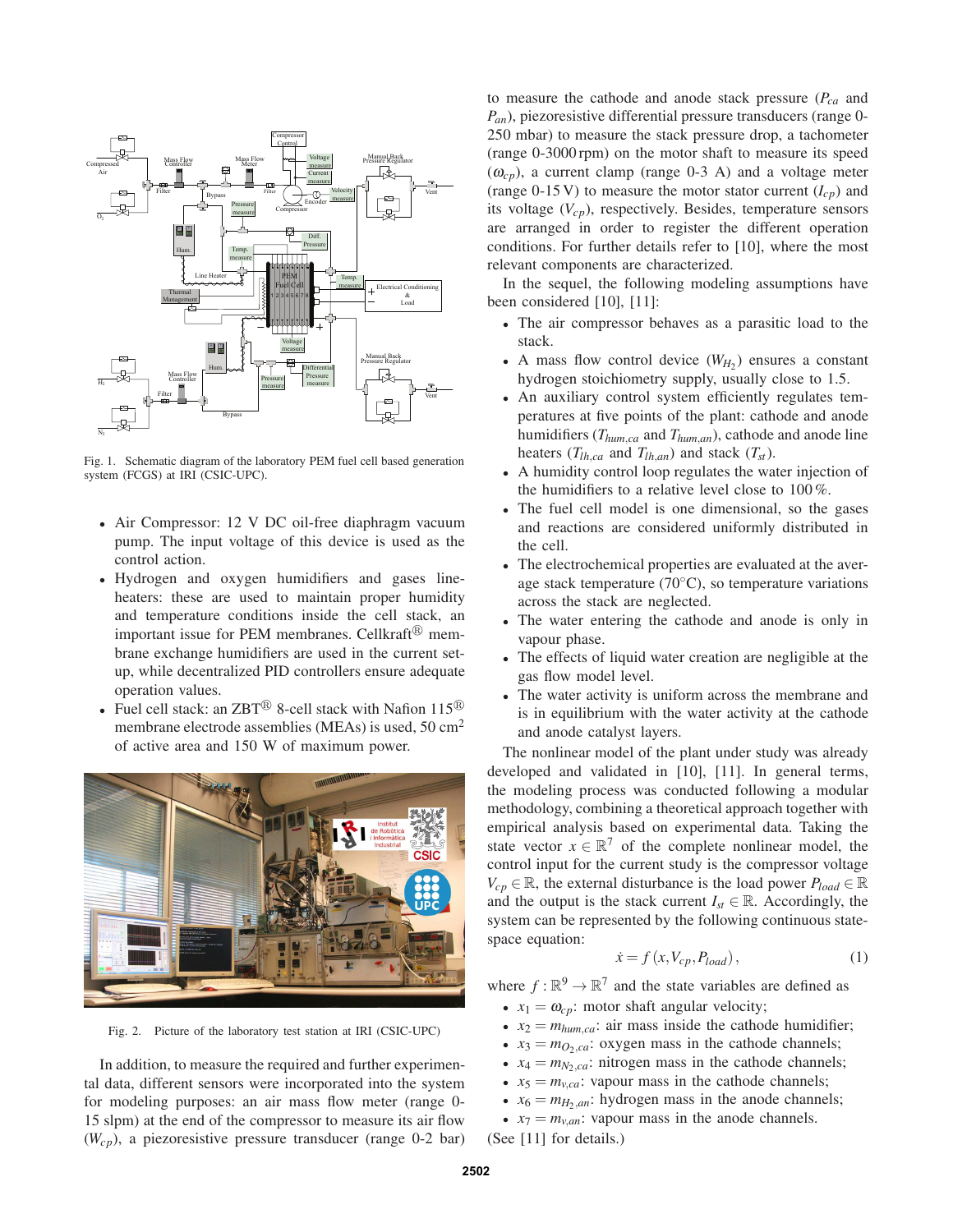

Fig. 3. Block diagram of the complete system. The fuel cell has state *x*, control  $V_{cp}$  (compressor voltage) and perturbation  $P_{load}$  (power load). A super twisting controller regulates  $W_{cp}$  (compressor's air flow) to a desired reference  $W_{cp,ref}$ . For a given  $P_{load}$  and and a given set of parameters, the fuel cell carries a stack current  $I_{st}$  which depends on  $W_{cp,ref}$ . An extremum seeker is placed to find the optimal  $W_{cp,ref}^*$  that yields the minimum  $I_{st}$ .

#### *B. Optimization Problem*

The objective of this case study is to optimize the hydrogen consumption of the FCGS in every operating condition. Recall that both, the hydrogen and the oxygen consumed in the reaction ( $W_{H_2, react}$  and  $W_{O_2,react}$ ), are directly proportional to the stack current,

$$
W_{H_2,react} = G_{H_2} \frac{nI_{st}}{2F} \quad \text{and} \quad W_{O_2,react} = G_{O_2} \frac{nI_{st}}{4F},
$$

where  $G_{H_2}$  and  $G_{O_2}$  stand for the molar mass of hydrogen and oxygen, respectively; *n* is the total number of cells of the stack and *F* is Faraday's constant [10]. Therefore, minimizing the hydrogen consumption is equivalent to minimizing the stack current for a given (unknown) load power.

Instead of using the control  $V_{cp}$  directly as our decision variable for optimizing  $I_{st}$ , we proceed in two steps: First we design a low level controller to regulate the air flow released by the compressor, *Wcp*. By regulating *Wcp*, the compressor dynamics are isolated from the fuel cell and, in addition, oxygen starvation can be averted in order to extend the stack's lifetime. On a second step, we construct an extremum seeker that will look for the value of  $W_{cp}$  for which  $I_{st}$  is minimal.

The problem of regulating *Wcp* is solved by using higherorder sliding-mode control. Roughly speaking, we write *Wcp* as a function of the states,  $W_{cp} = W(x_1, x_2)$ , and propose the error function

$$
s = W(x_1, x_2) - W_{cp,ref}
$$

with  $W_{cp,ref}$  the desired air flow. The error function is then taken to zero in finite time by means of a super twisting controller (see [12] for details).

The regulated system can be regarded as a new system

$$
\dot{\xi} = F(\xi, W_{cp,ref}, P_{load})
$$
 (2a)

$$
I_{st} = h(\xi, W_{cp,ref}, P_{load}), \qquad (2b)
$$

where  $\xi$  is the new state vector (consisting on the plant and controller states),  $W_{cp,ref}$  is the new input and  $I_{st}$  the output (see Fig. 3).

Notice that low air mass flow implies low stack voltage and, hence, higher stack current in order to deliver the required *Pload*. At the same time, a higher air mass flow would require a higher compressor current, which would also increase  $I_{st}$ . Thus, if continuity holds, there must be a minimizing value of air mass between the two extrema of air mass flow. Indeed, the input-output maps depicted in Fig. 4 show that such minima exist. What is more, the maps can be reasonably approximated by convex functions. This results were obtained at fixed operation conditions of inlet gases humidities, temperature and hydrogen stoichiometry. Nevertheless, similar results showing the existence of global minima were obtained in other working conditions.

We approach the problem of finding the optimal value  $W_{cp,ref}^{\star}$  by making two more assumptions. The first one is:

• The fuel cell dynamics are stable. *Pload* varies slowly enough and the fuel cell dynamics are fast enough so that the map  $W_{cp,ref} \mapsto I_{st}$  can be considered static.

More precisely, we assume that for slowly varying  $W_{c,p,ref}$ and *Pload*, the system quickly reaches a unique *quasi-static* equilibrium  $\xi = \phi(W_{cp,ref}, P_{load})$  defined by

$$
F\left(\phi(W_{cp,ref}, P_{load}), W_{cp,ref}, P_{load}\right) = 0.
$$

When substituted in (2b), the quasi-static equilibrium yields the static map

$$
I_{st} = H(P_{load}, W_{cp,ref}) := h(\phi(W_{cp,ref}, P_{load}), W_{cp,ref}, P_{load}).
$$

To simplify the notation, we will further define  $H_P(W_{cp,ref}) := H(W_{cp,ref}, P_{load}).$ 

The second assumption is:

• The map  $I_{st} = H_P(W_{cp,ref})$  is twice continuously differentiable, satisfies the bounds

$$
0<\rho_1\leq \frac{\partial^2 H_P}{\partial W_{cp,ref}^2}(W_{cp,ref})\leq \rho_2
$$

and attains a minimum  $I_{st}^{\star}$  at some  $W_{cp,ref}^{\star}$ .

That means that, for every *Pload*, *H<sup>P</sup>* is strictly convex and has a minimum. Fig. 4 and further experiments suggest that this assumption is reasonable within a wide fuel cell's operation range.

For convex *H<sup>P</sup>* the optimal value could be easily obtained using the steepest-descent algorithm

$$
\dot{W}_{cp,ref} = -\gamma \frac{\partial H_P}{\partial W_{cp,ref}} (W_{cp,ref})
$$
\n(3)

with  $\gamma > 0$  the algorithm's gain, *if* the function  $H_P$  is known. Indeed, it can be shown that for convex  $H_P$  the scheme (3) implies that  $W_{cp,ref} \to W_{cp,ref}^*$  as  $t \to \infty$ . In practice, however, *H<sup>P</sup>* contains many unknown parameters (including *Pload*) so knowledge of this function is unrealistic. The main idea is to use an adaptive sliding mode scheme to estimate <sup>∂</sup>*HP*  $\frac{\partial H_P}{\partial W_{cp,ref}}(W_{cp,ref})$  on-line. Details are given in the next section.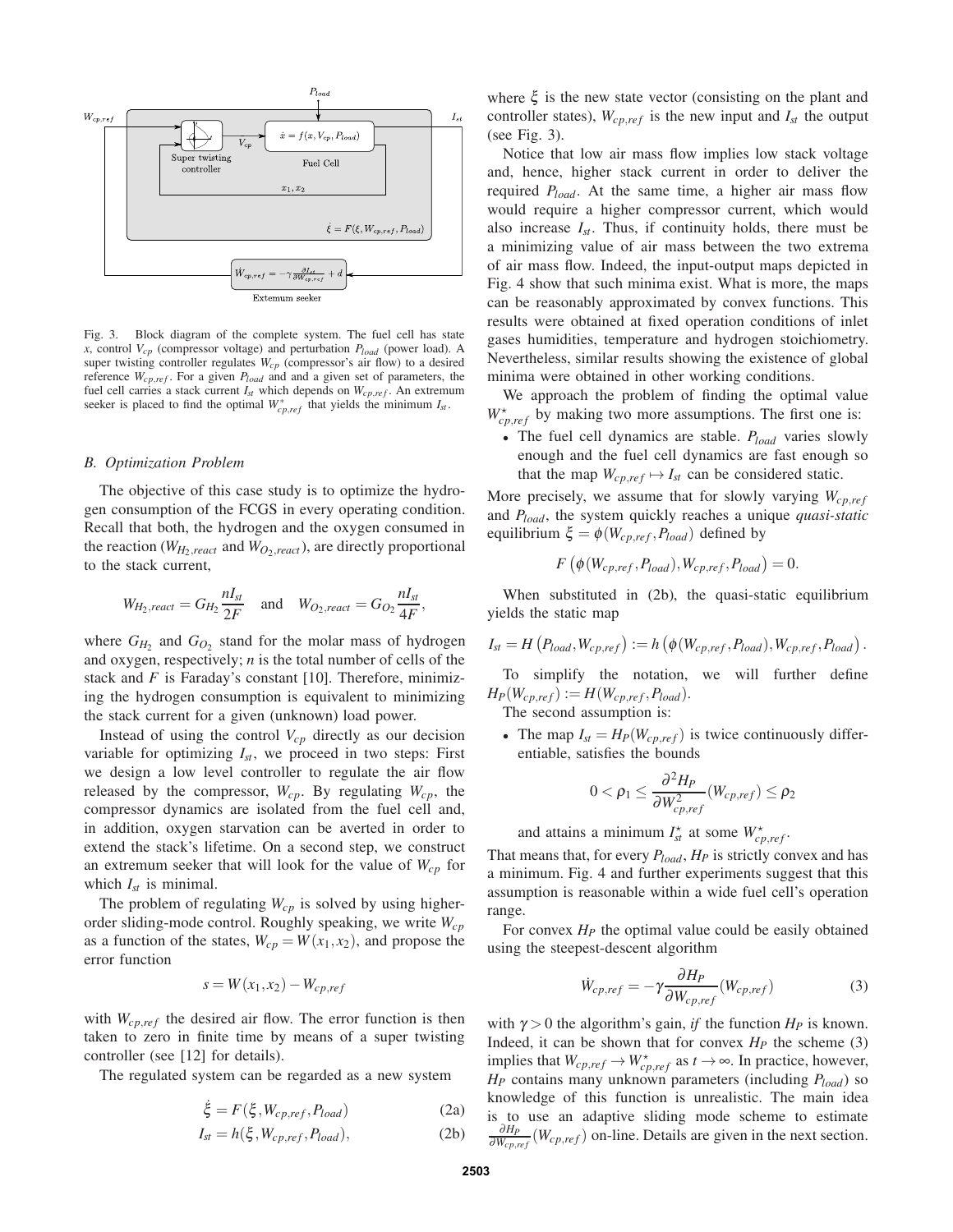

Fig. 4. Steady-state analysis of the system performance in different load conditions

## III. ADAPTIVE EXTREMUM SEEKING

Since (3) is not implementable, we propose instead

$$
\dot{W}_{cp,ref} = -\gamma \cdot \hat{z} + d,\tag{4}
$$

where  $\hat{z}$  is an estimate of the gradient

$$
z := \frac{\partial H_P}{\partial W_{cp,ref}} (W_{cp,ref})
$$
\n<sup>(5)</sup>

and *d* is a dither signal required to obtain a good estimate of *z*. To perform such estimation, we propose an adaptive sliding-mode estimator of the form

$$
\dot{\hat{z}} = k_z \operatorname{sign}((\dot{I}_{st} - \hat{z} \cdot \dot{W}_{cp,ref}) \dot{W}_{cp,ref}), \quad \hat{z}(0) = 0, \quad (6)
$$

where  $k_z > 0$  is the estimator gain,  $I_{st}$  is obtained using the uniform exact differentiator described in [8] and  $\dot{W}_{cp,ref}$  is obtained directly from (4).

The following lemma shows that, for  $k_z$  large enough,  $\hat{z}$ converges to the value of the true gradient *z* whenever *z* is not too far from the origin.

*Lemma 1:* Suppose that  $\dot{W}_{cp,ref} \neq 0$  almost everywhere (a.e.) and suppose that

$$
k_{z} \geq \rho_{2} \left( \gamma \cdot \delta_{0} + \bar{d} \right) + \delta_{1} \tag{7}
$$

for some positive constants  $\delta_0$  and  $\delta_1$ . Then, for all *z* such that  $|z| \leq \delta_0$ , the solutions  $\hat{z}$  of the estimator (6) converge to *z* in finite time.

The condition  $W_{cp,ref} \neq 0$  a.e. corresponds to the so-called *persistence of excitation condition* [13] and is guaranteed by the dither signal, which is typically a sinusoidal function of small amplitude.

*Proof:* Notice from (5) that

$$
\dot{I}_{st} = z \cdot \dot{W}_{cp,ref}.
$$
 (8)

Using  $(8)$  we can rewrite  $(6)$  as

$$
\dot{\hat{z}} = k_z \operatorname{sign} ((z - \hat{z}) \dot{W}_{cp,ref}^2).
$$

Since  $\dot{W}_{cp,ref} \neq 0$  almost everywhere, we have

$$
\dot{\hat{z}} = k_z \operatorname{sign}(z - \hat{z}) \quad \text{a.e.} \tag{9}
$$

Let  $s := z - \hat{z}$  be the sliding variable. Its time derivative is given by

$$
\dot{s} = \dot{z} - \dot{\hat{z}} = -k_z \text{sign}(s) + \dot{z} \quad \text{a.e.} \tag{10}
$$

Now we can take the standard approach to prove that  $s \to 0$ in finite time: Define a Lyapunov function  $V_s(s) = s^2/2$  and compute its time derivative along the trajectories of (10), i.e.,

$$
\dot{V}_s = s \cdot \dot{s} \le -|s| (k_z - |\dot{z}|) \le -|s| (k_z - \rho_2 | \dot{W}_{cp,ref}|) \text{ a.e.}
$$
\n(11)

From  $|\dot{W}_{cp,ref}| \leq \gamma \cdot |z| + \bar{d}$  (cf. (4)), (7) and (11), we have

$$
\dot{V}_s \le -\delta_1 |s| \quad \text{a.e.} \tag{12}
$$

Thus, the time derivative is negative. This proves that the point  $s = 0$  is an asymptotically stable equilibrium of (10). To show convergence in finite time, notice that (11) can be rewritten as  $\dot{V}_s \leq -\delta_1 \sqrt{V_s}$ , a.e., which implies that

$$
V_s(t) \leq \left(\sqrt{V_s(0)} - \frac{\delta_1}{2}t\right)^2.
$$

It follows that at the time

$$
t_1 = 2 \frac{\sqrt{V_s(s(0))}}{\delta_1} \tag{13}
$$

we have  $V_s(t_1) = 0$  (hence  $s(t_1) = 0$ ).

For convex  $H_P$  the condition  $z = 0$  is necessary and sufficient for  $I_{st}$  to attain its minimum value, but because of the presence of *d*, *z* cannot be made exactly equal to zero. It is possible, however, to drive  $|z|$  to a small value proportional to  $\bar{d} := \sup_t |d|$ .

*Theorem 1:* Suppose that the conditions of Lemma 1 hold. Then,

$$
\limsup_{t\to\infty}|z|\leq\frac{\bar d}{\gamma},
$$

that is, *z* converges to the ball of radius  $d/\gamma$  and center equal to zero.

*Proof:* Define a candidate Lyapunov function  $V_z(z)$  =  $z^2/2$ . Notice from (5) and (4) that

$$
\dot{z} = \frac{\partial^2 H_P}{\partial W_{cp,ref}^2} (W_{cp,ref}) \dot{W}_{cp,ref} = -\frac{\partial^2 H_P}{\partial W_{cp,ref}^2} (W_{cp,ref}) (\gamma \cdot \hat{z} - d).
$$

From Lemma 1 we know that, during the sliding motion (i.e., for  $t \geq t_1$ ),  $z = \hat{z}$  so

$$
\dot{z} = -\frac{\partial^2 H_P}{\partial W_{cp,ref}^2} (W_{cp,ref}) (\gamma \cdot z - d).
$$

and

$$
\dot{V}_z = -\frac{\partial^2 H_P}{\partial W_{cp,ref}^2} (W_{cp,ref}) \cdot (\gamma \cdot z^2 - z \cdot d)
$$
\n
$$
\leq -\rho_1 |z| \cdot (\gamma \cdot |z| - d) .
$$

Thus,  $\dot{V}_z$  is negative whenever  $|z| > \bar{d}/\gamma$ . This implies that |*z*| decreases monotonically whenever *z* is outside the ball of radius  $\bar{d}/\gamma$ . radius  $d/\gamma$ .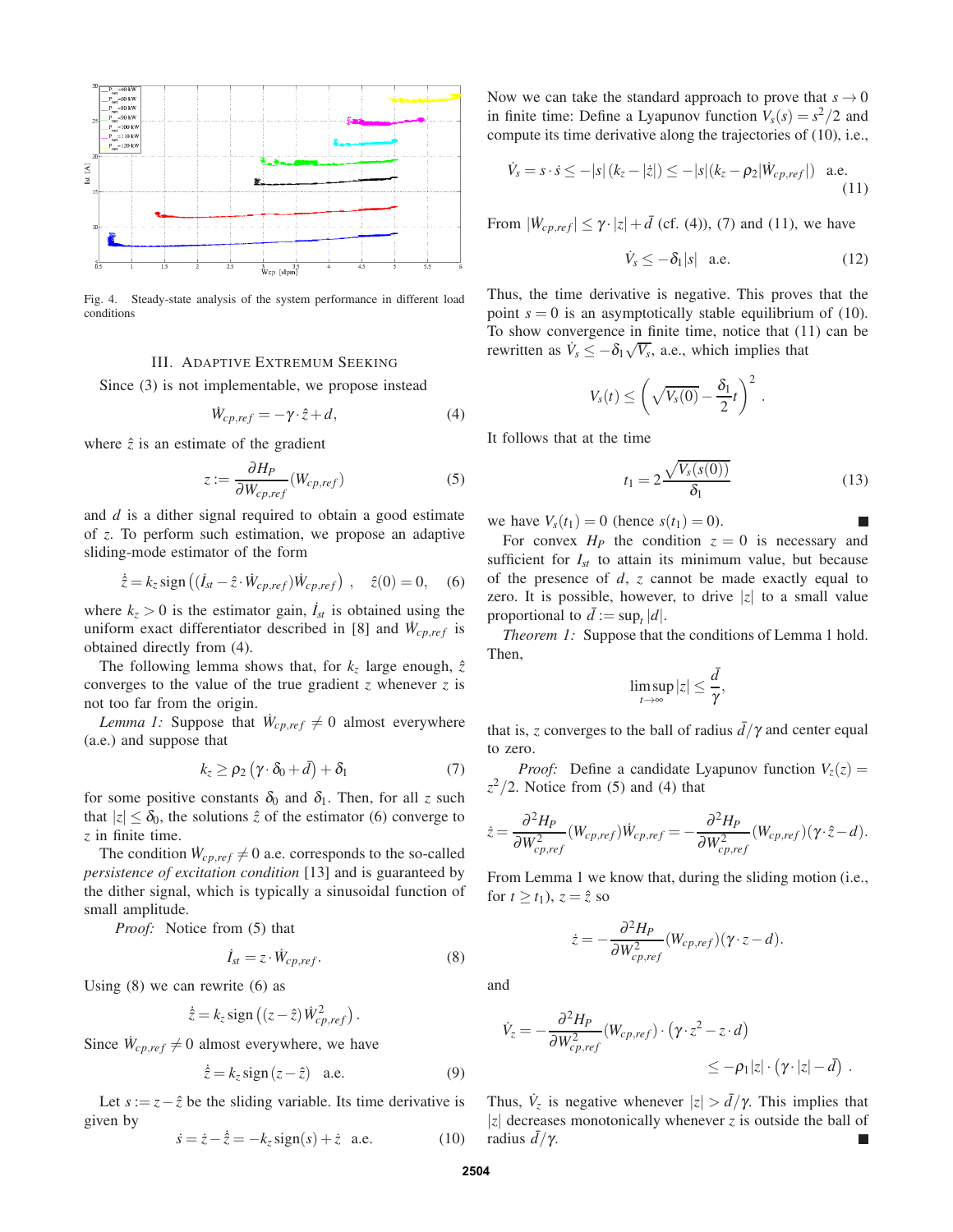### IV. EXPERIMENTAL RESULTS

## *A. Algorithm Performance*

In the current section, the performance of the FCGS is evaluated under the action of the extremum seeking supervisor control presented in section III, demonstrating its tracking performance and robustness. The complete control strategy was implemented in the data acquisition & control system. It is composed of two computers (each with four cores i5 processor at 2.6 GHz clock frequency): the host and the real-time operating system (RTOS). The host provides a LabView $\mathbb B$  based development environment and the graphical user interface. It is responsible for the start up, shut down, configuration changes and control settings during operation. The RTOS implements the control algorithms and the data acquisition via a field-programmable gate array (FPGA), in order to have high speed data processing. Control, security and monitoring tasks are conducted by a CompactRIO (reconfigurable Input/Output) system from National Instruments. In order to record the analog sensor signals, a 32 channel 16-bit analog input module from National Instruments is used (NI-9205). A 8-channel, digital input/output (I/O) module generates the necessary transistor-transistor logic (TTL) signals for different security and diagnostic tools.

To begin with, the FCGS net power was set to 40 W and the extremum seeking algorithm was connected to check its behaviour in real conditions (Fig. 5). Five different variables can be simultaneously appreciated, the stack current  $(I_{st}(t))$ , the compressor air flow  $(W_{cp}(t))$ , the the stack current first derivative  $\left(dI_{st}/dt\right)$ , the compressor air flow first derivative  $(dW_{cp}/dt)$  and the system gradient  $(\theta(t))$ . Note that the algorithm efficiently drives the current to its global minimum. In this case, the dither frequency was set to 0.1 Hz and its amplitude to 0.2 slpm.



Fig. 5. Extremum seeking test: system tracking at 40 W

In Fig. 6 the optimization (hydrogen minimization) at *Pnet*=60 W is depicted, obtaining efficiency improvements up to 40 %. Moreover, in this operation mode an adequate comburent flow is always ensured through the stack (oxygen stoichiometry  $> 1$ ), while the load demand is satisfied with minimum fuel consumption.

The following experiment was conducted imposing a net power change between 40 W and 60 W (Fig. 7). In this test, it



Fig. 6. Extremum seeking test: system tracking at 60 W

is shown that the system under control efficiently converges to the global minimum once the flow dynamics is elapsed and the plant can be considered as a static one.



Fig. 7. Extremum seeking test: *Pnet* change between 40 W and 60 W

In the last figure (Fig. 8) the same test is presented, but the difference is that it clearly shows the system trajectory in the static planar map  $W_{cp}$  vs.  $I_{st}$ . During the first 20 seconds of the experiment (blue line), the system was driven from 40 W to 60 W of net power, note that this change was done gradually and through steps in order to keep the fuel cell stack in a nominal operation. Then once the system was set to 60 W, it can be seen how the extremum seeking algorithm stabilizes the current close to its minimum (red line). For the sake of comparison, please refer to Fig. 4.



Fig. 8. Extremum seeking algorithm test: system trajectory on the static planar map *Wcp* vs. *Ist*